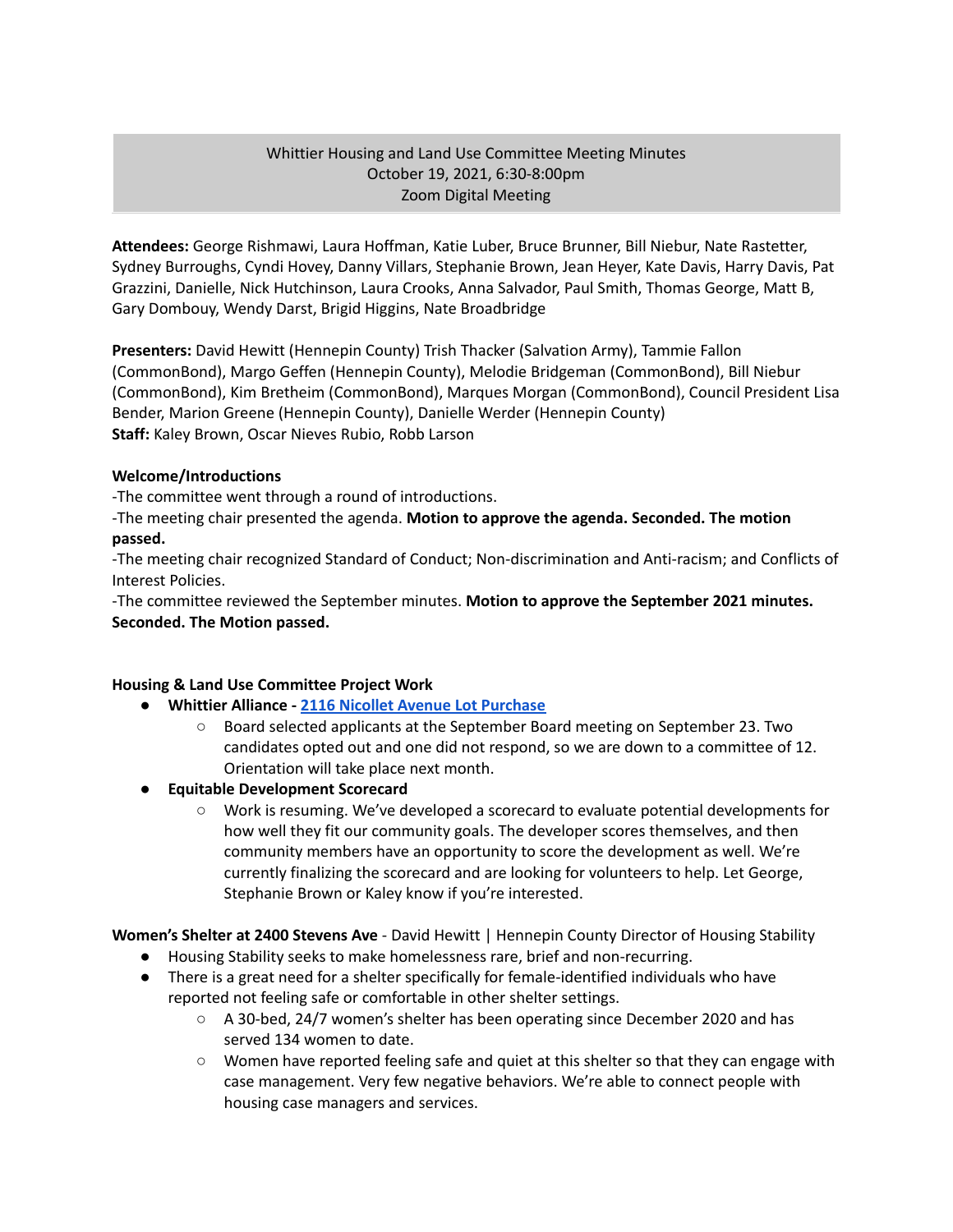- Beds are reserved through a screening process to ensure people with most need get them. We serve many who are coming from situations of domestic violence, which is why it's critical for a shelter that is not co-located with men. 3 hot meals a day. We ask people to commit to at least 30 days so we can get to know them and start assisting them.
- 2400 Stevens is quiet, near shopping and transportation.
	- This was renovated 2 years ago as Minneapolis Hostel and does not require any work to make it into a shelter. It would provide a dignified space for people to stabilize.
- Hennepin County does not yet have a purchase agreement we hope to secure this in the next couple weeks. We have 120 days to do due diligence, hope to close early next year. Conditional Use permit from the city is needed for emergency shelter.
	- This will go to the Planning Commission November 15. People within 350 ft of the property will receive notice and we plan to flyer other nearby properties. If there are issues it will go to City Council.
- **● Q:** Shelter housing and sober housing is highly concentrated in this area. It's not healthy for a neighborhood to have a concentration of supportive services in this area. Why this location? How will you fit 30 people into this space?
	- **○ A:** Some rooms would be double- or quad-capacity. The dorm area in the upper-level would serve as an overflow space in cold months. Our goal is to get people into the smaller rooms. This is a beautiful, elegant location and we believe that makes it perfect for this purpose. We have worked to reduce capacity in existing shelter programs and make them 24/7.
- **● Q:** Is the hostel still operating or is it vacant?
	- **○ A:** They still take reservations but there are very few given the pandemic.
- **● Q:** How does the facility plan to use food service trucks? We have a destabilizing problem with the facility and 24th/1st with a lot of food trucks going down the alley. How are you going to access this facility delivering food?
	- **○ A:** There is a parking area in the back of the building. We'll be cooking meals at the Harbor Light center and we drive it over in a car. It's 30 meals so we won't be using large trucks.
- **Q:** How does the conditional use permitting process work?
	- **A:** The conditional use permit process means that a use is allowed as long as it meets certain conditions. That report would be available publicly before the city planning commission including the county's application and details about how they would meet the conditions for approval. There is a public hearing as part of the city planning commission meetings.
- **● Q:** When the county says this is a women's shelter, does this mean all folks who identify as women could have access to this shelter? How will trans women be supported through this shelter and program?
	- **○ A:** The shelter is for people identifying as female, so we welcome anyone identifying as female into the program. Staff work with shelter guests as needed to ensure that all are welcome, treated equally, and accessing all resources and benefits available to them.

# **Whittier Community Housing Expansion Project** - Melodie Bridgeman, HM Collaborative

● 45-unit property that has 100% Section 8 housing, at the old school at 2609 Blaisdell, and we'll be building a new building that will have project-based housing.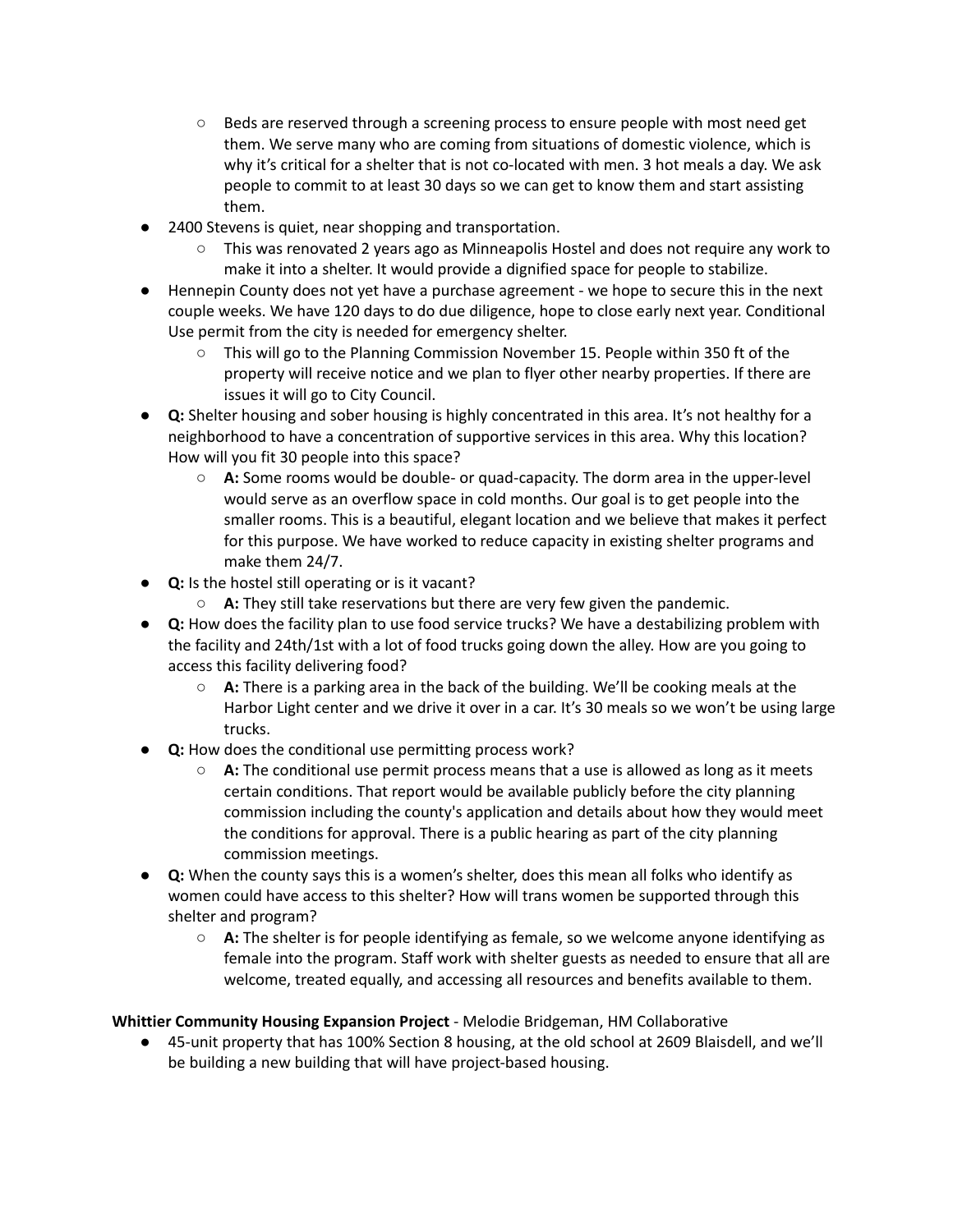- The design has not changed significantly since April. The new 3-story addition is set up to match the existing building and align fairly closely with the adjacent building on the next lot. We are renovating the existing building with new windows and finishes.
	- Creates a new accessible entry into the next building which would be connected on the lowest level to the existing building. We'll complete the fencing on the alleyway, replacing damaged sidewalks, moving garden plots closer to Blaisdell. We revised the space below the community room to house 40 bikes, and we will replace the existing bike racks.
- The conditional use conforms with all regulations of the district, except for the following requested planned unit development alternatives:
	- To allow multiple principal structures on a single zoning lot;
	- To increase maximum gross floor area of individual buildings in the Interior 3 Built Form Overlay District; and
	- To reduce the front yard setback adjacent to Blaisdell Avenue from 20 feet to 13.7 feet to closely align with the adjacent apartment building.
- **● Q:** Can you advise the unit breakdown by number of bedrooms for the Common Bond new build?
	- **○ A:** New construction 40 units made up of 8 1BR units, 23- 2BR units, 9-3BR units
- **Motion** to support the Whittier project and the conditional use and variance that they need. **Seconded.** Motion passes unanimously by a vote of 19-0-0.

**Rent Stabilization Ballot Question** - Minneapolis City Council President Lisa Bender

- Question 3: Rent [Stabilization](https://vote.minneapolismn.gov/voters/ballot/2021-ballot-questions/): Should we allow council and mayor an opportunity in the future to consider a rent stabilization policy? This question would need to go directly to voters.
- Rent [stabilization](https://lims.minneapolismn.gov/Download/FileV2/23336/Rent-Stabilization-Research-Study-Session-Presentation.pdf) study with CURA
- 80% of ward 10 residents rent their homes. We are a majority-renter city. There are significant racial disparities in the rental market.
- Rents have been more volatile since the last recession and have been going up in older housing stock. Significant racial disparities in rent increases. Average increase is 2% but larger increases on the fringes. Landlords can raise rent at any time, by any amount, with very little notice.
- This work is grounded in personal stories and experiences. We've done a huge amount of housing policy change in the last two terms: made it easier to build shelter including single-room occupancy; adjusted zoning to make it easier to build smaller buildings and concentrated housing near transit, renter protection policies, etc.
- **● Q:** What future opportunities are there to shape the ordinance?
	- **○ A:** On housing policy, we've grounded this work in an enormous amount of community engagement and research. The goal of most rent stabilization policies is targeting older buildings where we are trying to preserve naturally occurring affordable housing and preventing extreme price gouging. Some could argue those policies don't go far enough in protecting people from getting priced out.
- **● Q:** What are the top points of misinformation about this amendment?
	- **○ A:** The question on the ballot allows us to consider a policy in the future, because it is required by state law. The most likely step would be for the city to stop very large rent increases and price gouging. It's hard to imagine something that goes farther than that passing.

# **Other updates, announcements, opportunities**

● Minneapolis Municipal Elections are on November 2nd. You can view our election guide [here.](https://www.whittieralliance.org/2021elections.html)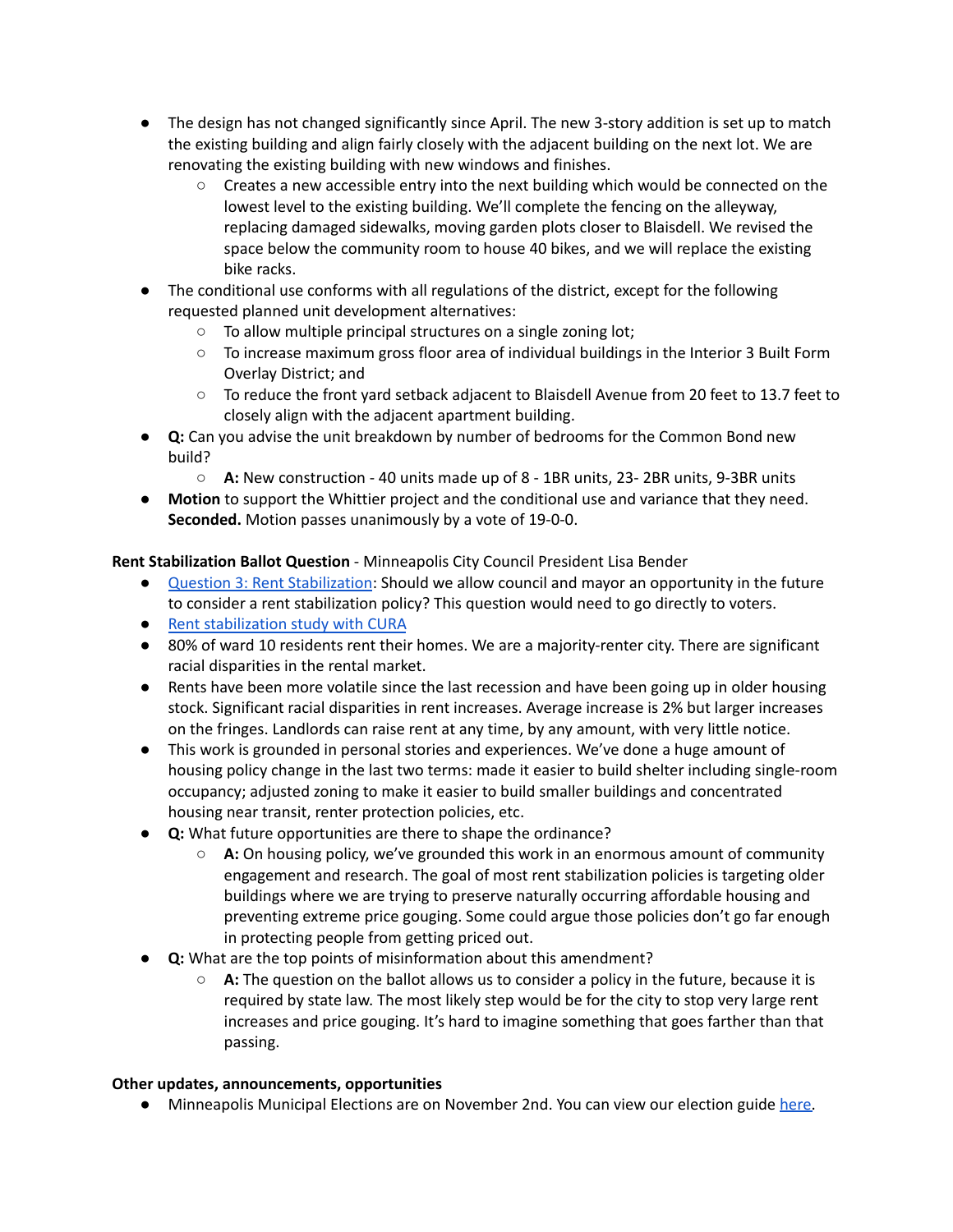**Motion to adjourn at 8:12 pm.** Seconded. **Motion passes.** HLU Meetings Every third Tuesday of the month **NEXT MEETING: Tuesday, November 16th, 6:30-8:00 pm @ Zoom Meeting minutes respectfully submitted by Robb Larson.**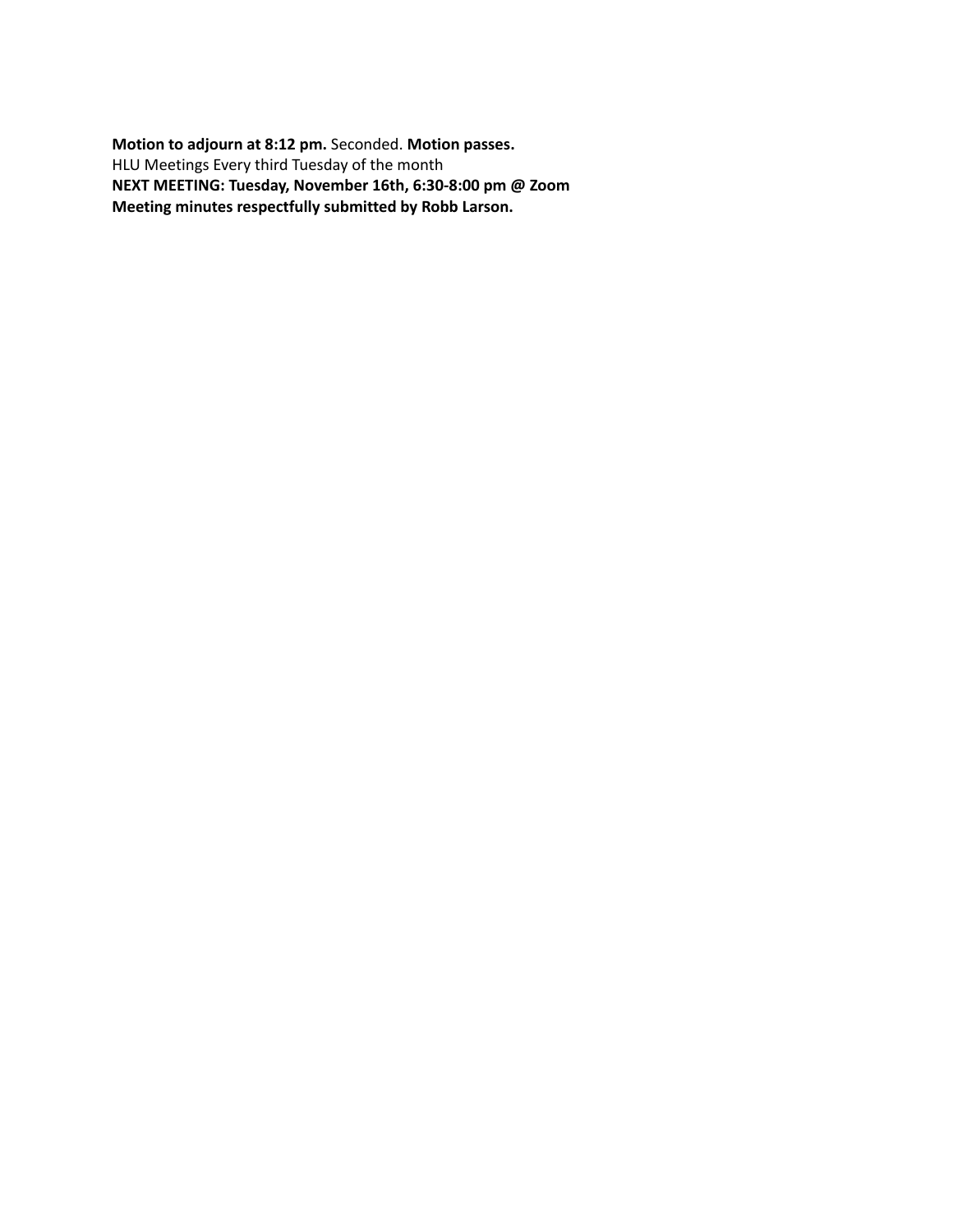#### **APPENDIX: Meeting chat transcript**

18:32:54 From Kaley - Whittier Alliance to Everyone:

Reminder to put your microphone on mute until you're ready to speak.

18:35:29 From Cyndi (she/her) to Everyone:

googling it now, Bruce

18:36:12 From Bruce Brunner to Everyone:

What the constitution means to me - Guthrie Theater

18:59:31 From Robb Larson to Everyone:

https://www.whittieralliance.org/2116nicollet.html

19:18:37 From Margo Geffen to Everyone:

The building is currently zoned (as the hostel) for 67 people.

19:24:39 From Wendy Darst (she/they) to Everyone:

Would like to voice support for this project!

19:26:39 From lcrooks to Everyone:

I just want to say that I am in full support of this project we have an obligation as a community to shelter our most vulnerable population from violence. These are our neighbors and we have the opportunity to give them dignified housing and a fair shot. I can't wait to get involved as a community member.

19:26:53 From Brigid Higgins She/Her to Everyone:

We've seen a lot of residential development here in Whittier and I'm so happy to see a variety of projects that support economic diversity in our community. I also support this project, thank you for your work!

19:27:59 From Cyndi (she/her) to Everyone:

When the county says this is a women's shelter, does this mean all folks who identify as woman could have access to this shelter? How will trans women be supported through this shelter and program?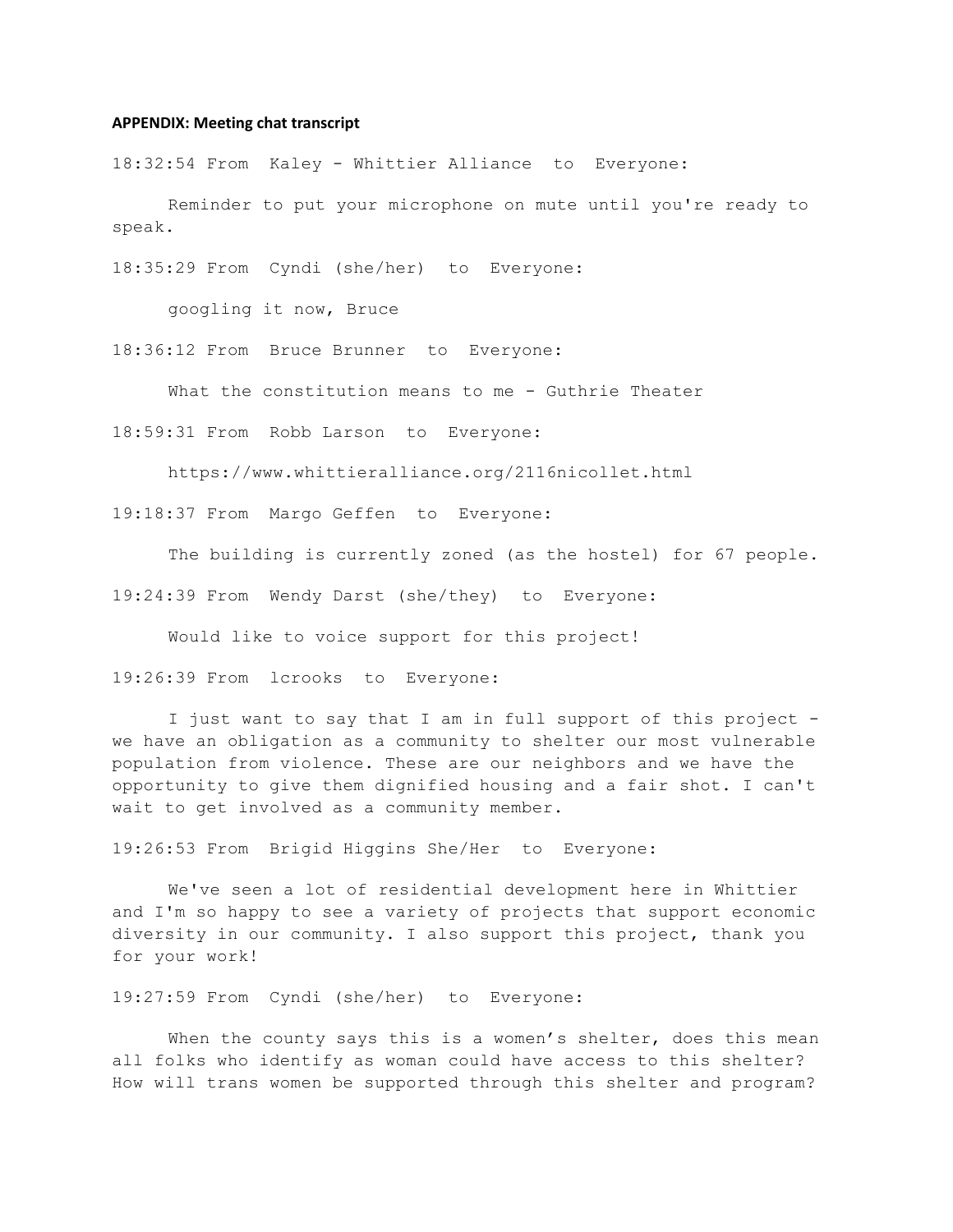19:28:16 From Danny Villars to Everyone:

Thanks everyone for presenting on this project. Sounds like a valuable & important addition to the community. Thank you for your work! Hope this moves along and is approved speedily.

19:28:29 From David he/his to Everyone:

Yes! Thankyou for the question - it is for anyone who identifies as female

19:28:39 From Marion Greene to Everyone:

Thank you for asking that - I had intended to use that language. This is a shelter serving people who identify as women.

19:28:50 From Lisa to Everyone:

The conditional use permit process means that a use is allowed as long as it meets certain conditions. That report would be available publicly before the city planning commission including the county's application and details about how they would meet the conditions for approval. There is a public hearing as part of the city planning commission meetings.

#### 19:29:48 From Lisa to Everyone:

This is a link to information about the city planning commission meetings, and where agendas and those reports are posted: https://www.minneapolismn.gov/government/boards-and-commissions/plann ing-commission/

19:29:59 From Laura Hoffman (she/her) to Everyone:

If anyone has any additional questions or comments about this project or any other, please reach out to the District 3 Office.

You can reach me at laura.hoffman@hennepin.us or 612.348.0863, and Commissioner Greene at marion.greene@hennepin.us or 612.348.7883.

19:31:02 From Trish Thacker to Everyone:

The shelter is for people identifying as female, so we welcome anyone identifying as female into the program. Staff work with shelter guests as needed to ensure that all are welcome, treated equally, and accessing all resources and benefits available to them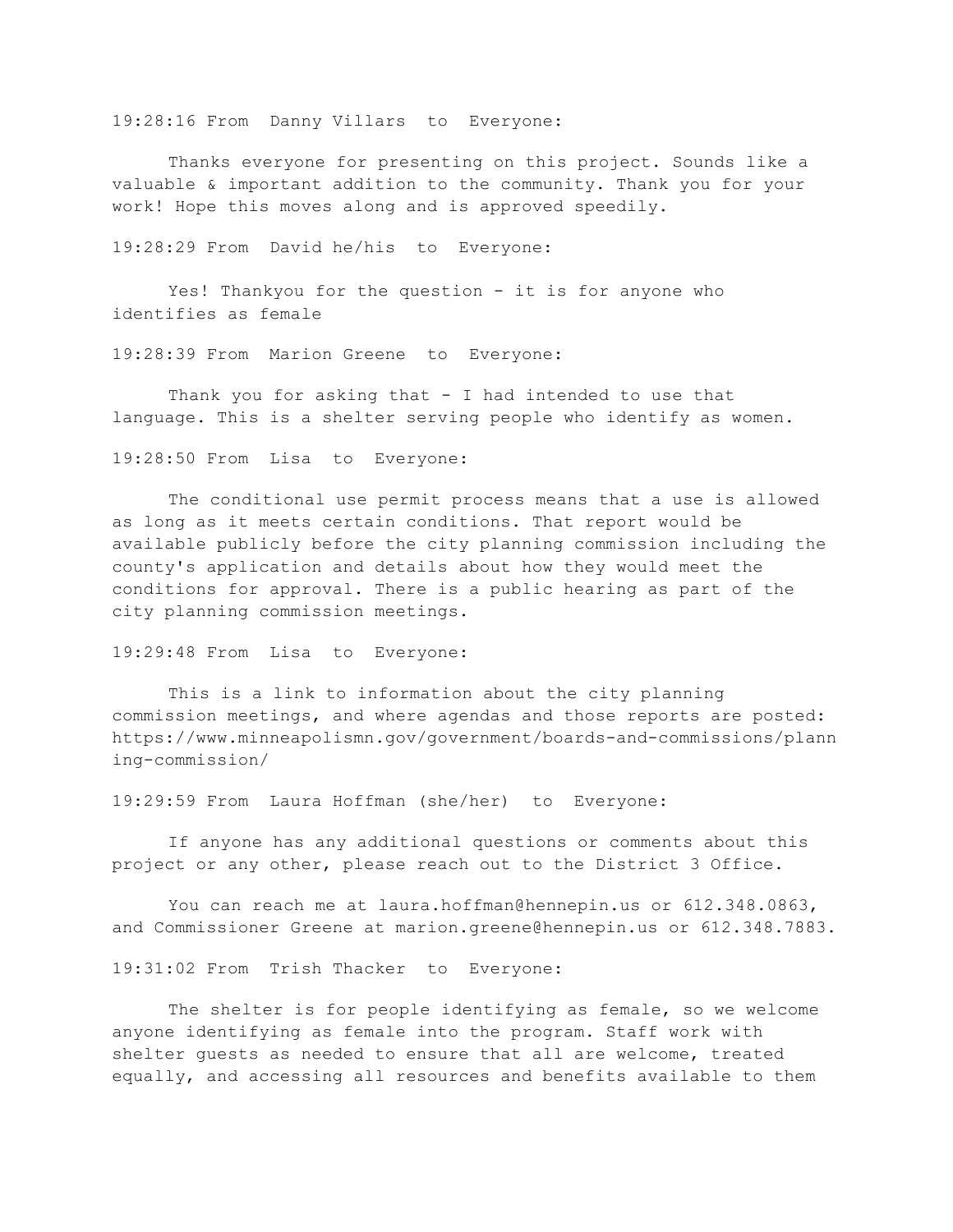19:32:43 From Kaley - Whittier Alliance to Everyone:

We are voting on this project tonight. For anyone who has not voted with WA since 2019 or is not sure whether they are a registered voter with us, Robb is going to drop a link into the chat for the online registration form. If you can submit your info during the meeting, you may cast a provisional vote and it will be counted after the meeting upon verification of your residency based on the info you provide.

19:33:36 From Robb Larson to Everyone:

https://www.whittieralliance.org/voterreg.html

19:33:37 From Matt B to Everyone:

Thanks for making it accessible to participate!

19:39:28 From Bruce Brunner to Everyone:

Can you advise the unit breakdown by number of bedrooms for the Common Bond new build?

19:40:59 From Stephanie Brown to Everyone:

Glad to see this project moving forward!

19:41:42 From Melodie Bridgeman to Everyone:

New construction - 40 units made up of"

19:42:13 From Melodie Bridgeman to Everyone:

8 - 1BR units, 23- 2BR units, 9-3BR units

19:42:28 From Kaley - Whittier Alliance to Everyone:

The conditional use conforms with all regulations of the district, except for the following requested planned unit development alternatives:

--To allow multiple principal structures on a single zoning lot;

--To increase maximum gross floor area of individual buildings in the Interior 3 Built Form Overlay District; and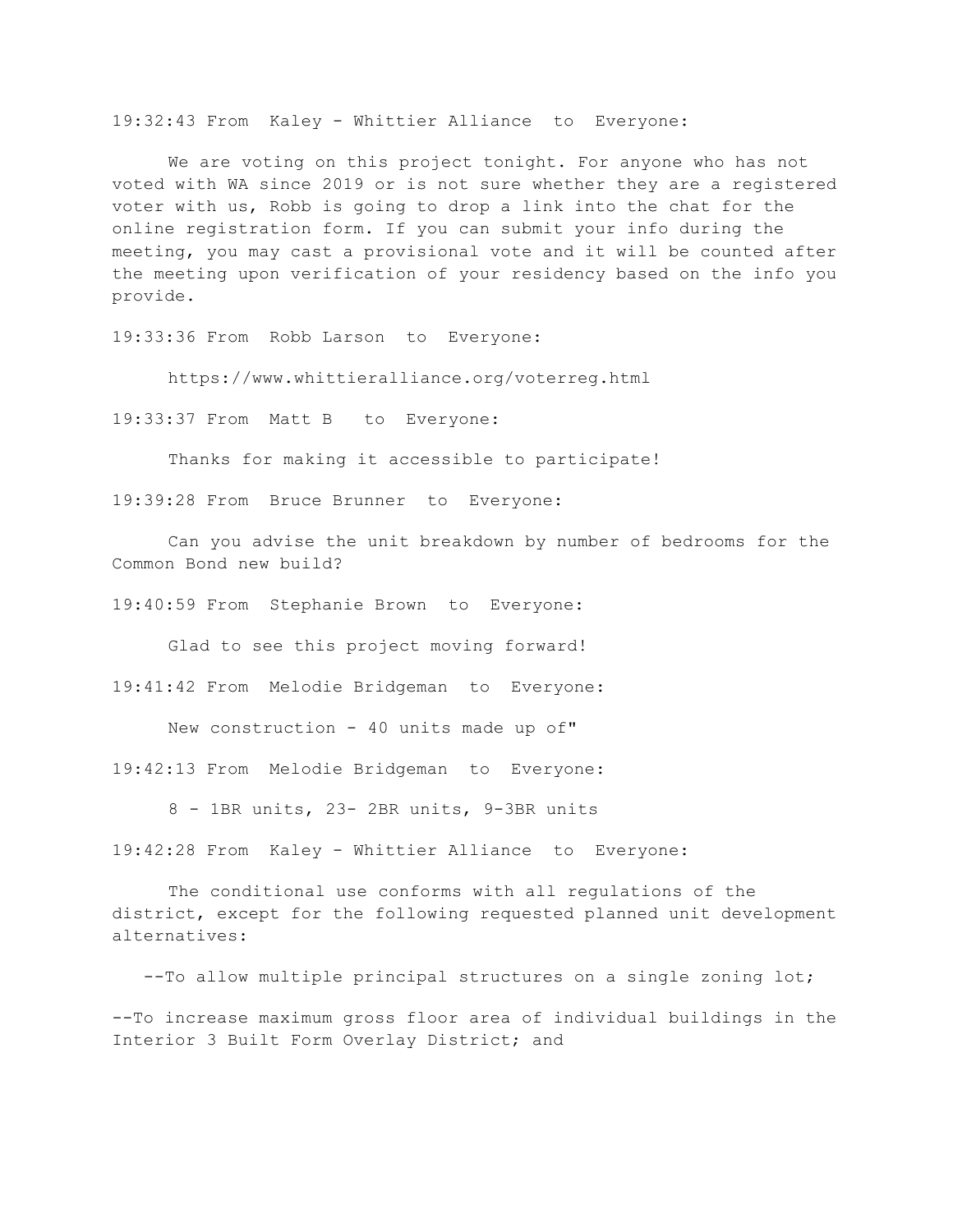--To reduce the front yard setback adjacent to Blaisdell Avenue from 20 feet to 13.7 feet to closely align with the adjacent apartment building.

19:46:12 From BRNiebu to Everyone:

We are also on the agenda for the 11/15 CPC hearing.

19:50:34 From Robb Larson to Everyone:

https://www.whittieralliance.org/voterreg.html

19:51:47 From Lisa to Everyone:

https://vote.minneapolismn.gov/voters/ballot/

19:53:14 From Lisa to Everyone:

https://lims.minneapolismn.gov/Download/FileV2/23336/Rent-Stabilizati on-Research-Study-Session-Presentation.pdf

19:55:17 From Marques Morgan- CommonBond to Everyone:

If you have any additional questions about the CommonBond Project, please dont hesitate to reach out to me directly!

Marques Morgan- Development Associate

Marques.Morgan@commonbond.org

20:04:58 From Cyndi (she/her) to Everyone:

was just gonna ask that! Thanks, George

20:07:58 From Brigid Higgins She/Her to Everyone:

This was so helpful! Thank you!

20:09:01 From Cyndi (she/her) to Everyone:

heck yeah, Oscar!

20:10:54 From Matt B to Everyone:

thank you for organizing and facilitating!